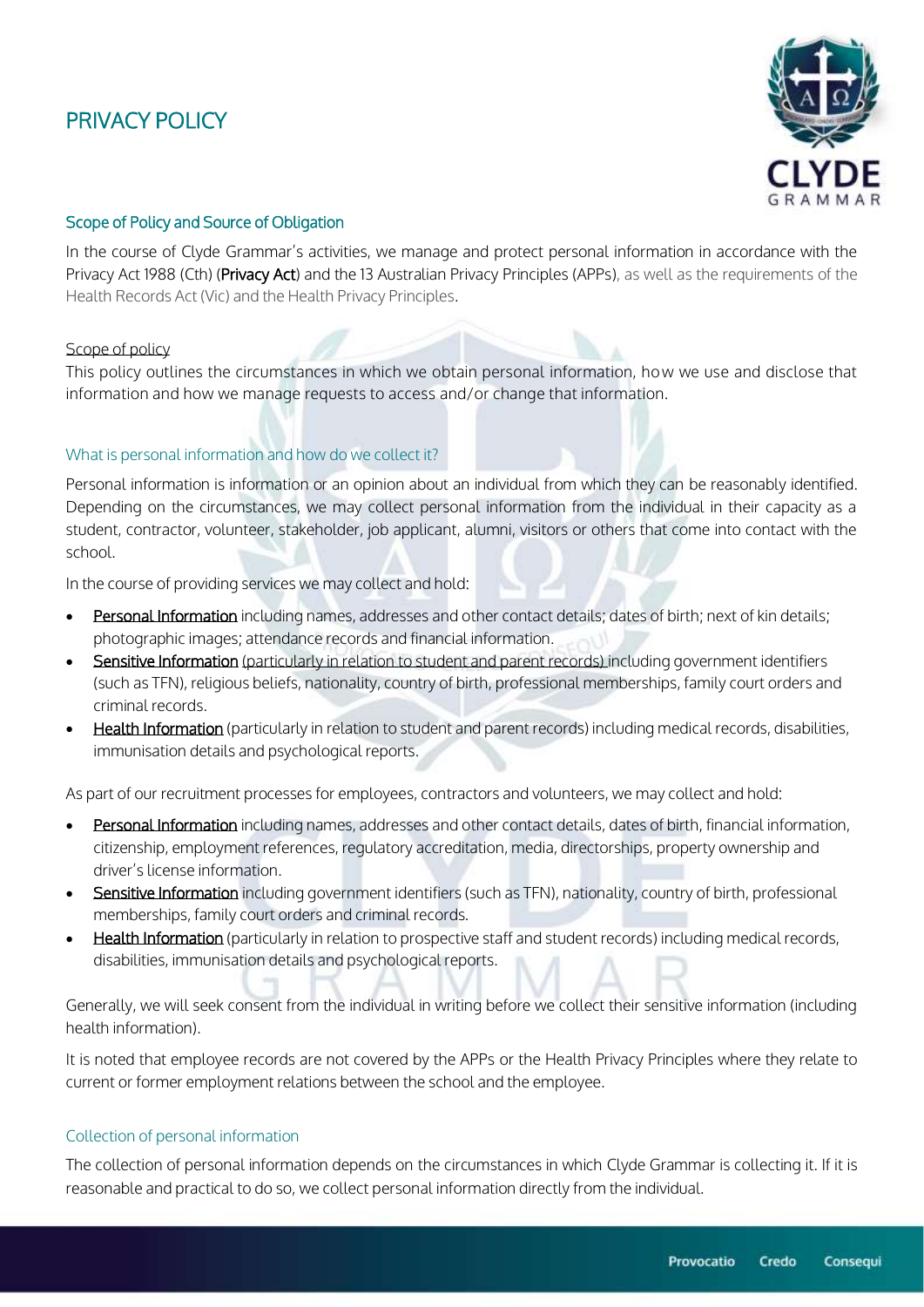# Solicited Information

Clyde Grammar has, where possible, attempted to standardise the collection of personal information by using specifically designed forms (e.g. an Enrolment Form or Health Information Disclosure Form). However, given the nature of our operations we also receive personal information by email, letters, notes, via our website, over the telephone, in face-to-face meetings, through financial transactions and through surveillance activities such as the use of CCTV security cameras or email monitoring.



## Information collected from our website

We may collect information based on how individuals use our website. We use ''cookies'' and other data collection methods to collect information on website activity such as the number of visitors, the number of pages viewed and the internet advertisements which bring visitors to our website. This information is collected to analyse and improve our website, marketing campaigns and to record statistics on web traffic. We do not use this information to personally identify individuals.

# Unsolicited information

Clyde Grammar may be provided with personal information without having sought it through our normal means of collection. This is known as "unsolicited information" and is often collected by:

- Misdirected postal mail Letters, Notes, Documents
- Misdirected electronic mail Emails, electronic messages
- Employment applications sent to us that are not in response to an advertised vacancy
- Additional information provided to us which was not requested.

Unsolicited information obtained by Clyde Grammar will only be held, used and or disclosed if it is considered as personal information that could have been collected by normal means. If that unsolicited information could not have been collected by normal means then we will destroy, permanently delete or de-identify the personal information as appropriate.

# Collection and use of sensitive information

We only collect sensitive information if it is:

- reasonably necessary for one or more of these functions or activities, and we have the individual's consent
- necessary to lessen or prevent a serious threat to life, health or safety
- another permitted general situation
- another permitted health situation.

We may share sensitive information to other entities in our organisation structure, but only if necessary for us to provide our products or services.

# How do we use personal information?

Clyde Grammar only uses personal information that is reasonably necessary for one or more of our functions or activities (the primary purpose) or for a related secondary purpose that would be reasonably expected by you, or for an activity or purpose to which you have consented.

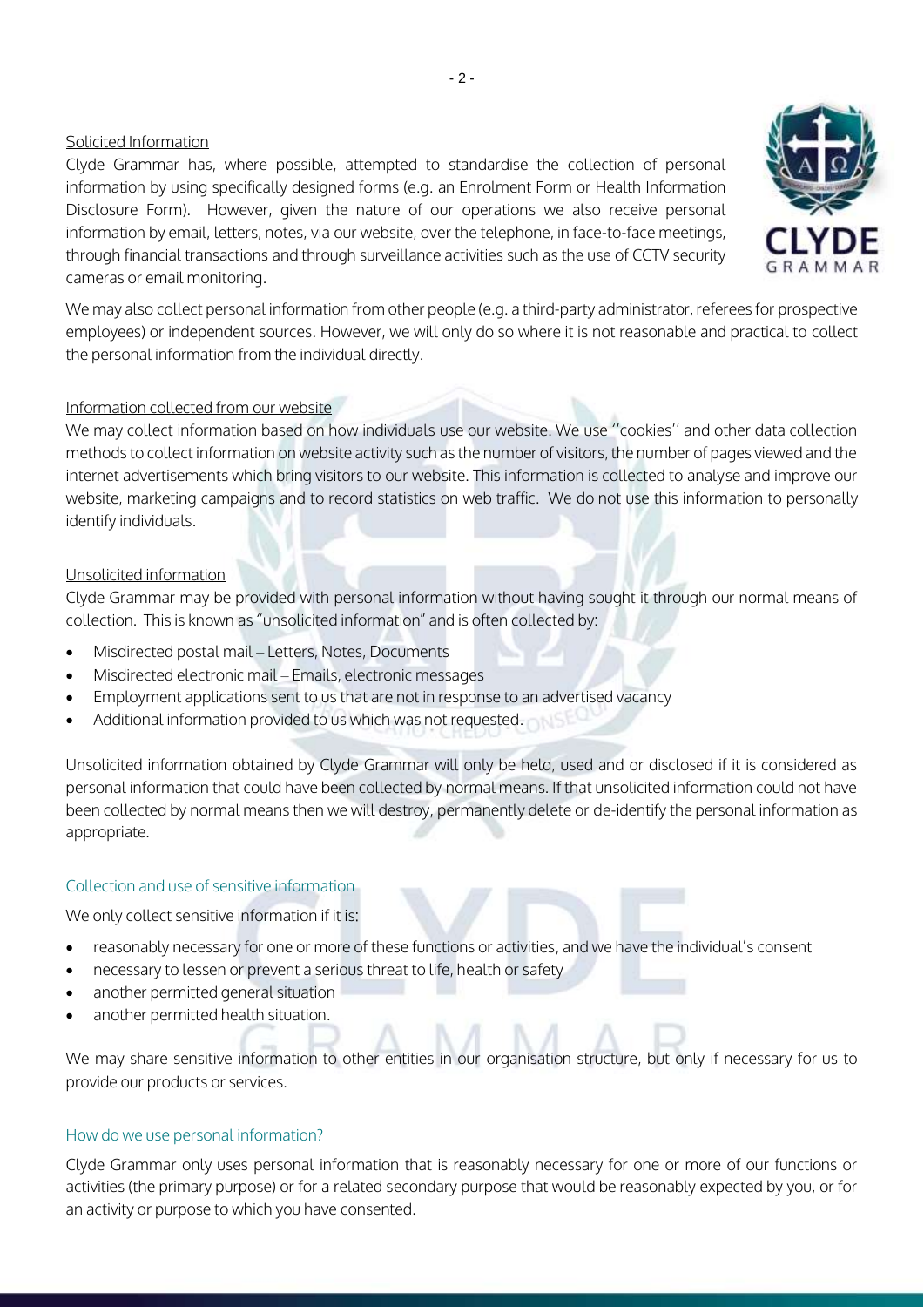Our primary uses of personal information include, but are not limited to:

- providing education, pastoral care, extra-curricular and health services
- satisfying our legal obligations including our duty of care and child protection obligations
- keeping parents informed as to school community matters through correspondence, newsletters and magazines
- marketing, promotional and fundraising activities
- supporting the activities of school associations such as Parent & Friends Committee
- supporting the activities of the school foundation
- supporting community based causes and activities, charities and other causes in connection with the school's functions or activities
- helping us to improve our day-to-day operations including training our staff
- systems development; developing new programs and services; undertaking planning, research and statistical analysis
- school administration including for insurance purposes
- the employment of staff
- the engagement of volunteers.

We will only use or disclose sensitive or health information for a secondary purpose if you would reasonably expect us to use or disclose the information and the secondary purpose is directly related to the primary purpose.

We may share personal information to related bodies corporate, but only if necessary for us to provide our services.

The school may disclose information about an individual to overseas recipients only when it is necessary, for example to facilitate a student exchange program. The school will not however send information about an individual outside of Australia without their consent.

Storage and Security of Personal Information<br>Clyde Grammar stores Personal Information Clyde Grammar stores Personal Information in a variety of formats including, but not limited to:

- databases
- hard copy files
- personal devices, including laptop computers
- third party storage providers such as cloud storage facilities
- paper based files.

Clyde Grammar takes all reasonable steps to protect the personal information we hold from misuse, loss, unauthorised access, modification or disclosure.

These steps include, but are not limited to:

- Restricting access and user privilege of information by staff depending on their role and responsibilities.
- Ensuring staff do not share personal passwords.
- Ensuring hard copy files are stored in lockable filing cabinets in lockable rooms. Staff access is subject to user privilege.
- Ensuring access to Clyde Grammar's premises are secured at all times.
- Implementing physical security measures around the school buildings and grounds to prevent break-ins.
- Ensuring our IT and cyber security systems, policies and procedures are implemented and up to date.
- Ensuring staff comply with internal policies and procedures when handling the information.
- Undertaking due diligence with respect to third party service providers who may have access to personal information, including customer identification providers and cloud service providers, to ensure as far as practicable that they are compliant with the APPs or a similar privacy regime.

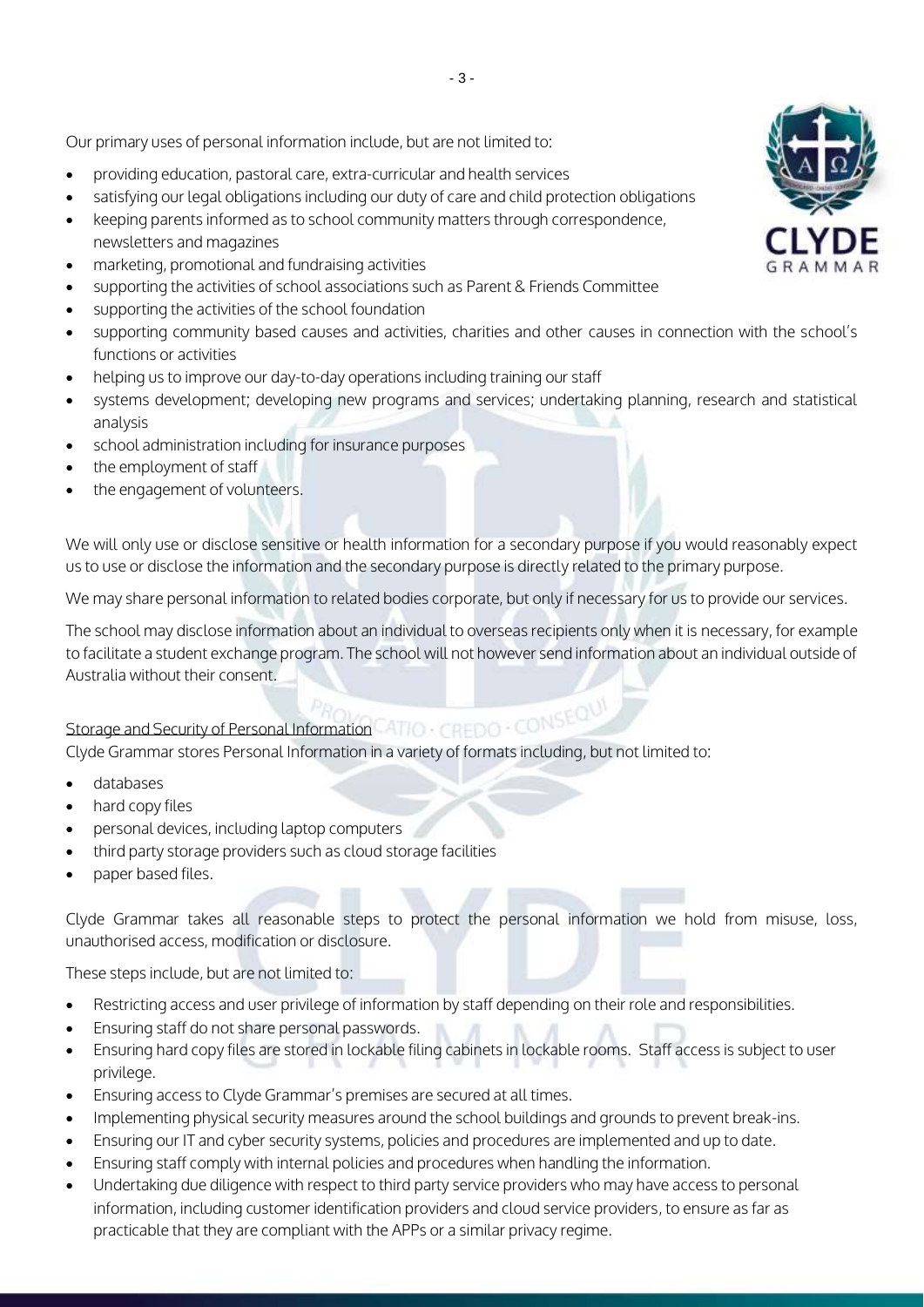The destruction, deletion or de-identification of personal information we hold that is no longer needed, or required to be retained by any other laws.

Our public website may contain links to other third-party websites outside of Clyde Grammar. Clyde Grammar is not responsible for the information stored, accessed, used or disclosed on such websites and we cannot comment on their privacy policies.

# Responding to data breaches

Clyde Grammar will take appropriate, prompt action if we have reasonable grounds to believe that a data breach may have, or is suspected to have occurred. Depending on the type of data breach, this may include a review of our internal security procedures, taking remedial internal action, notifying affected individuals and the Office of the Australian Information Commissioner (OAIC).

If we are unable to notify individuals, we will publish a statement on our website and take reasonable steps to publicise the contents of this statement.

# Disclosure of personal information

Personal information is used for the purposes for which it was given to Clyde Grammar, or for purposes which are directly related to one or more of our functions or activities.

Personal information may be disclosed to government agencies, other parents, other schools, recipients of school publications, visiting teachers, counsellors and coaches, our services providers, agents, contractors, business partners, related entities and other recipients from time to time, if the individual:

- Has given consent; or
- Would reasonably expect the personal information to be disclosed in that manner.

Clyde Grammar may disclose personal information without consent or in a manner which an individual would reasonably expect if:

- We are required to do so by law.
- The disclosure will lessen or prevent a serious threat to the life, health or safety of an individual or to public safety.
- Another permitted general situation applies.
- Disclosure is reasonably necessary for a law enforcement related activity.
- Another permitted health situation exists.

#### Disclosure of your personal information to overseas recipients

Personal information about an individual may be disclosed to an overseas organisation in the course of providing our services, for example when storing information with a "cloud service provider" which stores data outside of Australia

We will however take all reasonable steps not to disclose an individual's personal information to overseas recipients unless:

- we have the individual's consent (which may be implied);
- we have satisfied ourselves that the overseas recipient is compliant with the APPs, or a similar privacy regime;
- we form the opinion that the disclosure will lessen or prevent a serious threat to the life, health or safety of an individual or to public safety; or
- we are taking appropriate action in relation to suspected unlawful activity or serious misconduct.

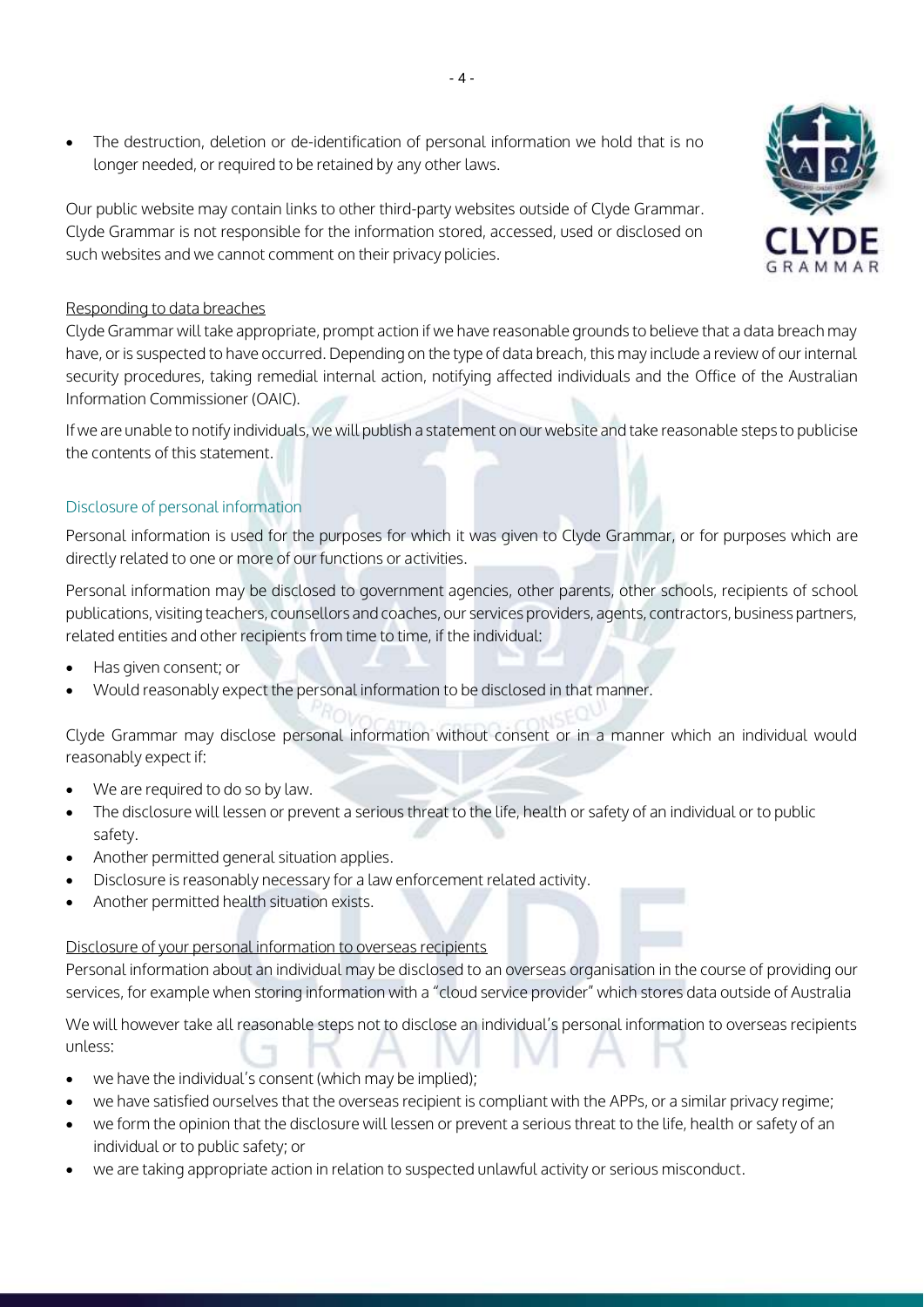#### Personal information of students

The Privacy Act does not differentiate between adults and children and does not specify an age after which individuals can make their own decisions with respect to their personal information.

At Clyde Grammar we take a common sense approach to dealing with a student's personal information and generally will refer any requests for personal information to a student's parents/carers. We will treat notices provided to parents/carers as notices provided to students and we will treat consents provided by parents/carers as consents provided by a student.

We are however cognisant of the fact that children do have rights under the Privacy Act, and that in certain circumstances (especially when dealing with older students and especially when dealing with sensitive information), it will be appropriate to seek and obtain consents directly from students. We also acknowledge that there may be occasions where a student may give or withhold consent with respect to the use of their personal information independently from their parents/carers.

- 5 -

There may also be occasions where parents/carers are denied access to information with respect to their children, because to provide such information would have an unreasonable impact on the privacy of others, or result in a breach of the school's duty of care to the student.

## The quality of personal information

We take all reasonable steps to ensure the personal information we hold, use and disclose is accurate, complete and up-to-date, including at the time of using or disclosing the information.

If the School becomes aware that the Personal Information is incorrect or out of date, we will take reasonable steps to rectify the incorrect or out of date information.<br>Access and correction of personal information of  $\sim$  CDNSEQUI

#### Access and correction of personal information

You may submit a request to us to access the personal information we hold, or request that we change the personal information. Upon receiving such a request, we will take steps to verify your identity before granting access or correcting the information.

If we reject the request, you will be notified accordingly. Where appropriate, we will provide the reason/s for our decision. If the rejection relates to a request to change personal information, an individual may make a statement about the requested change and we will attach this to their record.

#### **Complaints**

You can make a complaint about how Clyde Grammar manages personal information, including a breach of the APPs or the Health Privacy Principles, by notifying us in writing as soon as possible. We will respond to the complaint within a reasonable time (usually no longer than 30 days) and we may seek further information in order to provide a full and complete response.

Clyde Grammar does not charge a fee for the handling of complaints.

If you are not satisfied with our response, you may refer the complaint to the OAIC. A complaint can be made using the OAIC online Privacy [Complaint](https://forms.business.gov.au/smartforms/landing.htm?formCode=APC_PC) form or by mail, fax or email.

A referral to OAIC should be a last resort once all other avenues of resolution have been exhausted.